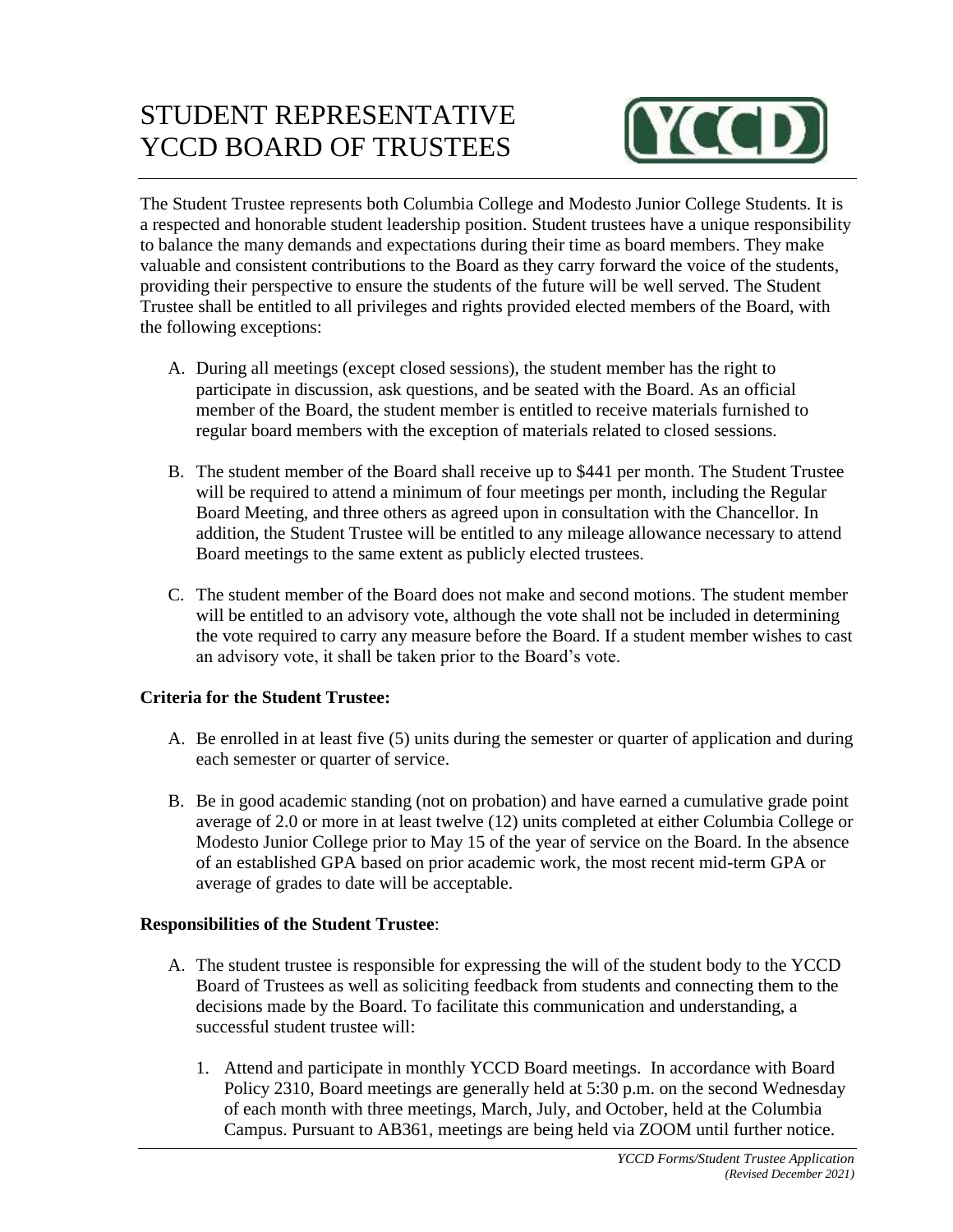- 2. Regularly attend ASMJC and ASCC Senate and ICC meetings.
- B. Serve as the student representative to District Council. District Council meetings are on the fourth Wednesday from 3:00-5:00 p.m.
- C. Serve as the student representative to the District Policies and Procedures Committee. Meetings are on the third Wednesday from 1:30-3:30 p.m.
- D. Attend a Student Trustee Orientation, special trustee trainings, student sessions, and represent student at various YCCD events and activities.

#### **Application Timeline 2021-2022 Academic Year**:

| January 10:   | Spring semester begins and application period opens                                                                           |
|---------------|-------------------------------------------------------------------------------------------------------------------------------|
| March 4:      | Application period ends, applications should be submitted by $4:00 \text{ p.m.}$                                              |
| March $4-7$ : | Mandatory candidate information meeting (must attend one to be eligible)                                                      |
| March 4:      | Eligibility confirmed and candidate campaign period opens                                                                     |
| April 4:      | Elections held at MJC West Campus and Columbia College                                                                        |
| April 5:      | Elections held at MJC East Campus and Columbia College                                                                        |
| April 6:      | Election results announced                                                                                                    |
| June 8:       | Swearing in of YCCD Student Trustee at the YCCD Board of Trustees<br>Meeting (term of office is May 15, 2021 to May 14, 2022) |

*Applications must be submitted by 4:00 p.m. on March 4 to Alejandra Espinoza, [espinozaa@yosemite.edu](mailto:espinozaa@yosemite.edu)*

#### **Additional Resources for the Student Trustee**:

- YCCD Board of Trustees:<https://www.yosemite.edu/trustees/>
- YCCD Board Policy 2105 Election of Student Member: [https://www.yosemite.edu/trustees/board\\_policy/2105%20Election%20of%20Student%20Member.pdf](https://www.yosemite.edu/trustees/board_policy/2105%20Election%20of%20Student%20Member.pdf)
- YCCD Board Policy 2015 Student Member: [https://www.yosemite.edu/trustees/board\\_policy/2015%20Student%20Member.pdf](https://www.yosemite.edu/trustees/board_policy/2015%20Student%20Member.pdf)
- YCCD Board Policy 2725 Board Member Compensation: [https://www.yosemite.edu/trustees/board\\_policy/2725%20Board%20Member%20Compensation.pdf](https://www.yosemite.edu/trustees/board_policy/2725%20Board%20Member%20Compensation.pdf)
- Associated Students of Columbia College: [http://www.gocolumbia.edu/student\\_life/leadership.php](http://www.gocolumbia.edu/student_life/leadership.php)
- Associated Students of Modesto Junior College:<http://www.mjc.edu/studentservices/sdncl/about.php>
- Community College League of California (CCLC) Student Trustee Resources (scroll to last set of bullet points "Student Trustees"):<https://www.ccleague.org/resources/publications>

#### **For more information contact:**

**Graciela Molina Alejandra Espinoza**

**Executive Assistant Campus Life & Student Learning Manager (209) 575-6509** • [molinag@yosemite.edu](mailto:molinag@yosemite.edu) **(209) 575-6479** • [espinozaa@yosemite.edu](mailto:espinozaa@yosemite.edu)